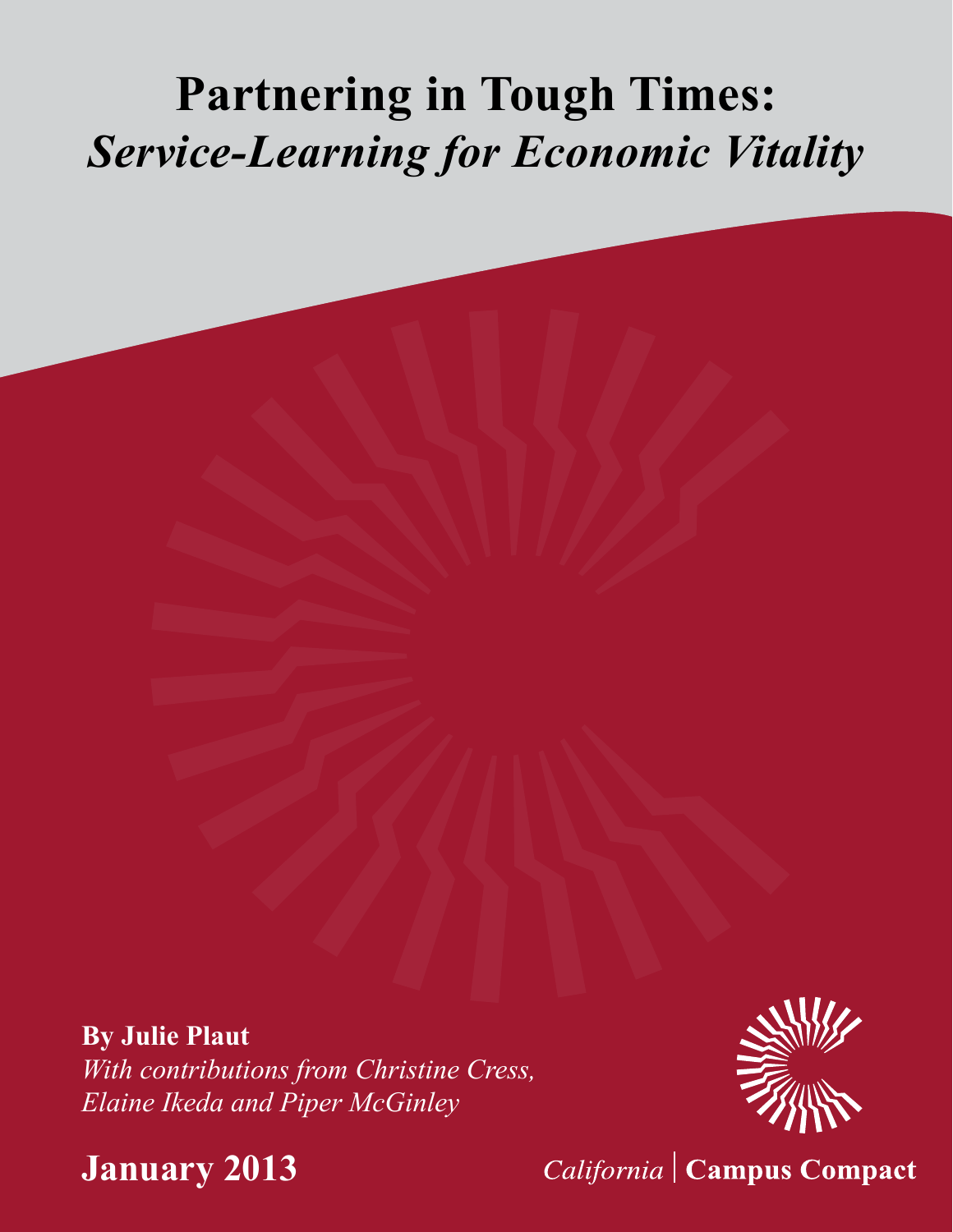

# California | Campus Compact

California Campus Compact is a coalition of California's leading colleges and universities. We build the collective commitment and capacity of colleges, universities and communities to advance civic and community engagement for a healthy, just and democratic society.

California Campus Compact gratefully acknowledges the Corporation for National and Community Service, Learn and Serve America Higher Education for its significant support in making the Social Innovation Generation grant initiative possible.



This material is based upon work supported by the Corporation for National and Community Service under Learn and Serve America grant number 09LHPCA001. Opinions or points of view expressed in this document are those of the authors and

do not necessarily reflect the official position of the Corporation or the Learn and Serve America Program.

©California Campus Compact 2013. All rights reserved.

California Campus Compact 1069 East Meadow Circle Palo Alto, CA 94303 Phone: 650-493-4430 cacc@cacampuscompact.org http://www.cacampuscompact.org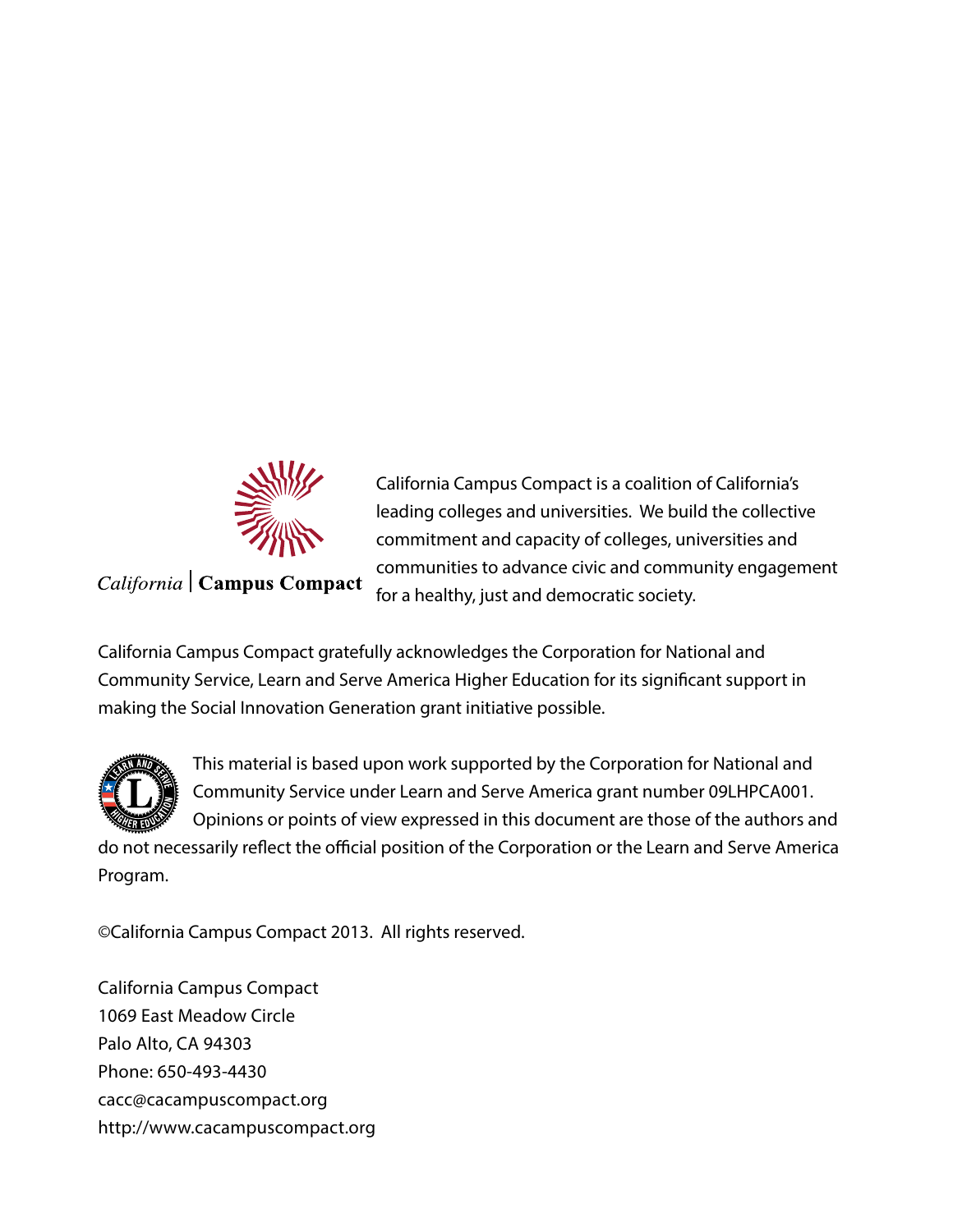#### **Background**

As the California Campus Compact staff considered California's challenging economic context in early 2009, they developed plans for the California Recovery and Renewal (CARE) initiative to address the issues they described in a grant proposal:

California has suffered disproportionately from the housing, credit and financial crises. It is one of only 4 states registering an unemployment rate in the double digits (10.5%), its highest rate in 26 years. Behind this statistic are millions of personal and family struggles that illustrate how the impact of rising joblessness and home foreclosures is being felt—from the 250,000 residents of Los Angeles, the urban mecca of Southern California who sleep on the streets each night . . . to the 54,000 residents of Fresno, in the heart of the Central Valley, who live below the federal poverty line of \$17,600 for a family of 4 . . . to the 1.7 million working-age residents of the San Francisco Bay Area—once known as ground zero for the dot-com Gold Rush of the 1990s—who have significantly reduced employment potential because they do not have a high school diploma. Meanwhile, California nonprofits, which have long served as a safety net by providing food, shelter and other essential health and human services, are faced with significant declines in contributions and are being forced to lay off employees and scale back their services.

Their goal was to build nonprofit capacity and encourage economic recovery by supporting community-campus partnerships and engaging students in service as part of academic courses and internships.

Evidence suggests that civic engagement contributes to communities' economic resilience. Analysis of data from the U.S. Census Current Population Supplement finds that "states and localities with more civic engagement in 2006 saw less growth in unemployment between 2006 and 2010. This was true even after adjusting for the economic factors that others have found to predict unemployment rates over this period" (National Conference on Citizenship et al., 2011). Unfortunately, California appears among the states on the opposite side of this pattern, with a low rate of engagement and a high increase in unemployment during those years. It also falls in the bottom ten states in the number of nonprofit organizations per capita and in social cohesion,

two key contributors to economic well-being Conference on Citizenship and its partners (2012). While cautioning that more research is still needed, the reports' authors conclude

identified in a follow-up study by the National *Evidence suggests that civic engagement contributes to communities' economic resilience.* 

that higher levels of trust, connectedness, and commitment among people who interact with neighbors as well as friends may encourage greater business investment, consumer spending, and collaborative problem-solving within the local area.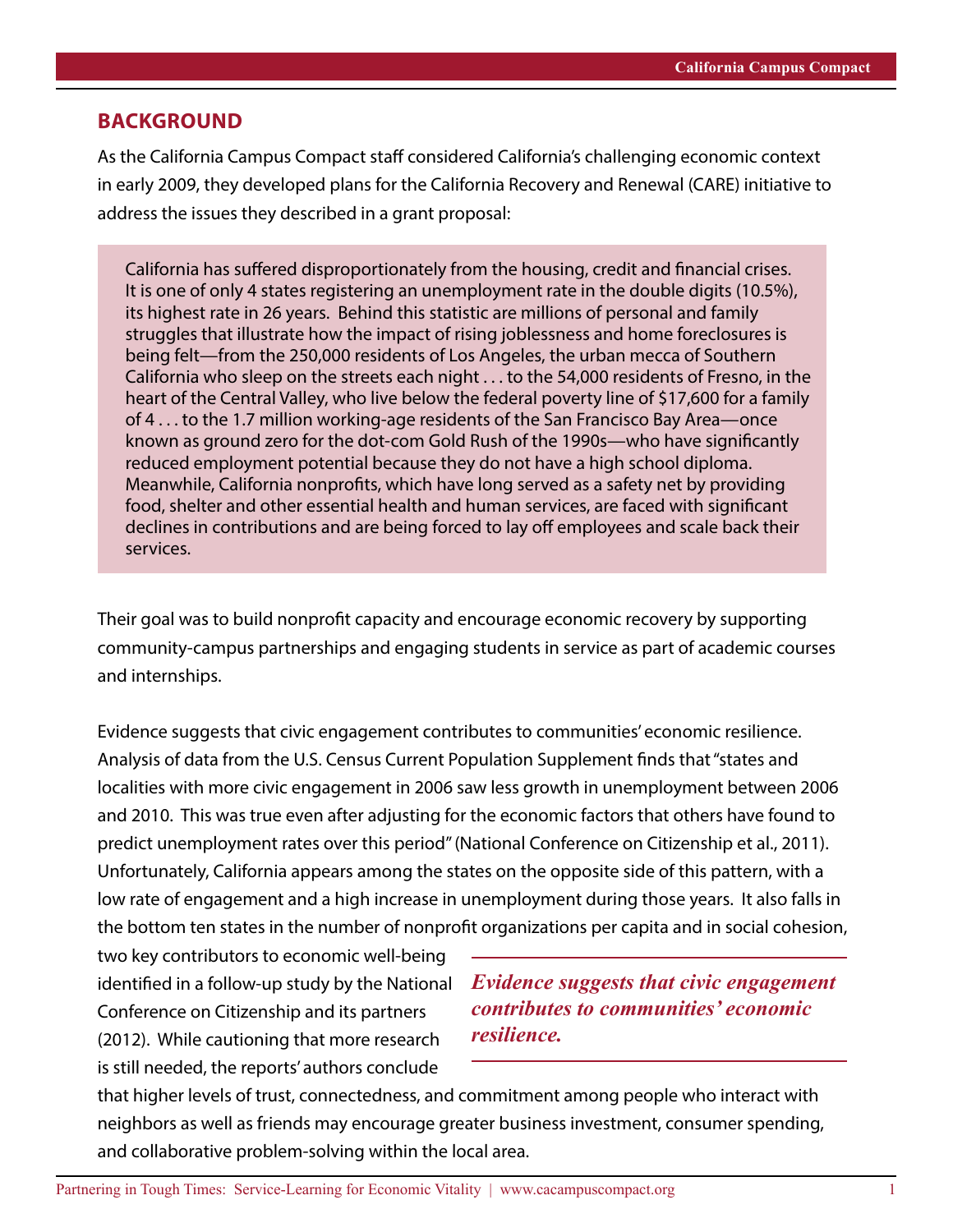This pattern certainly deserves further attention, as do the more nuanced patterns within communities. Minneapolis/St. Paul and the state of Minnesota, for example, have some of the highest levels of civic engagement in the country. At the same time, according to a study by the Economic Policy Institute, *Uneven Pain: Unemployment by Metropolitan Area and Race,* 

black residents of Minneapolis/St. Paul were 3.1 times as likely as whites to be without jobs in 2009 (Austin, 2010). Minnesota as a whole unfortunately has similar gaps, with unemployment in 2009 at approximately 7% for whites, 22% for blacks, and 15% for Latinos (Baran, 2010). Despite their high levels of civic engagement and overall economic resilience, Minneapolis/St. Paul and the

 *In order to achieve truly inclusive economic well-being in communities, we must not only celebrate the positive effects of civic engagement, but also think critically about what forms of civic engagement advance desired outcomes most powerfully.*

state of Minnesota have the highest disparities of the 50 largest metropolitan areas and the 50 states—and those disparities cannot be attributed solely to educational gaps, since significant unemployment disparities also exist among blacks and whites with comparable levels of education. In order to achieve truly inclusive economic well-being in communities, we must not only celebrate the positive effects of civic engagement, but also think critically about what forms of civic engagement advance desired outcomes most powerfully.

This paper offers one perspective on these issues by focusing on the results and lessons of the CARE initiative. With support from the Learn and Serve America program of the Corporation for National and Community Service, six California universities—California Polytechnic State University, San Luis Obispo; California State University, Fresno; Humboldt State University; San

Francisco State University; University of California, Berkeley; and University of San Diego—received two-year grants to serve as lead institutions with CARE. Each developed service and service-learning projects themselves and engaged other colleges and universities in their local area in related efforts. Together these campuses collaborated with

*The [CARE] initiative succeeded in increasing the capacity of both nonprofit organizations and higher education institutions to serve their communities during the economic downturn.*

more than 300 community organizations, 105 of which completed CARE evaluation surveys. Local partners and campus coordinators agreed that the initiative succeeded in increasing the capacity of both nonprofit organizations and higher education institutions to serve their communities during the economic downturn. While each lead institution took a distinctive approach, they all reflected CARE's overall goal of reducing poverty and enhancing economic opportunity through community building, microfinance, and social entrepreneurship.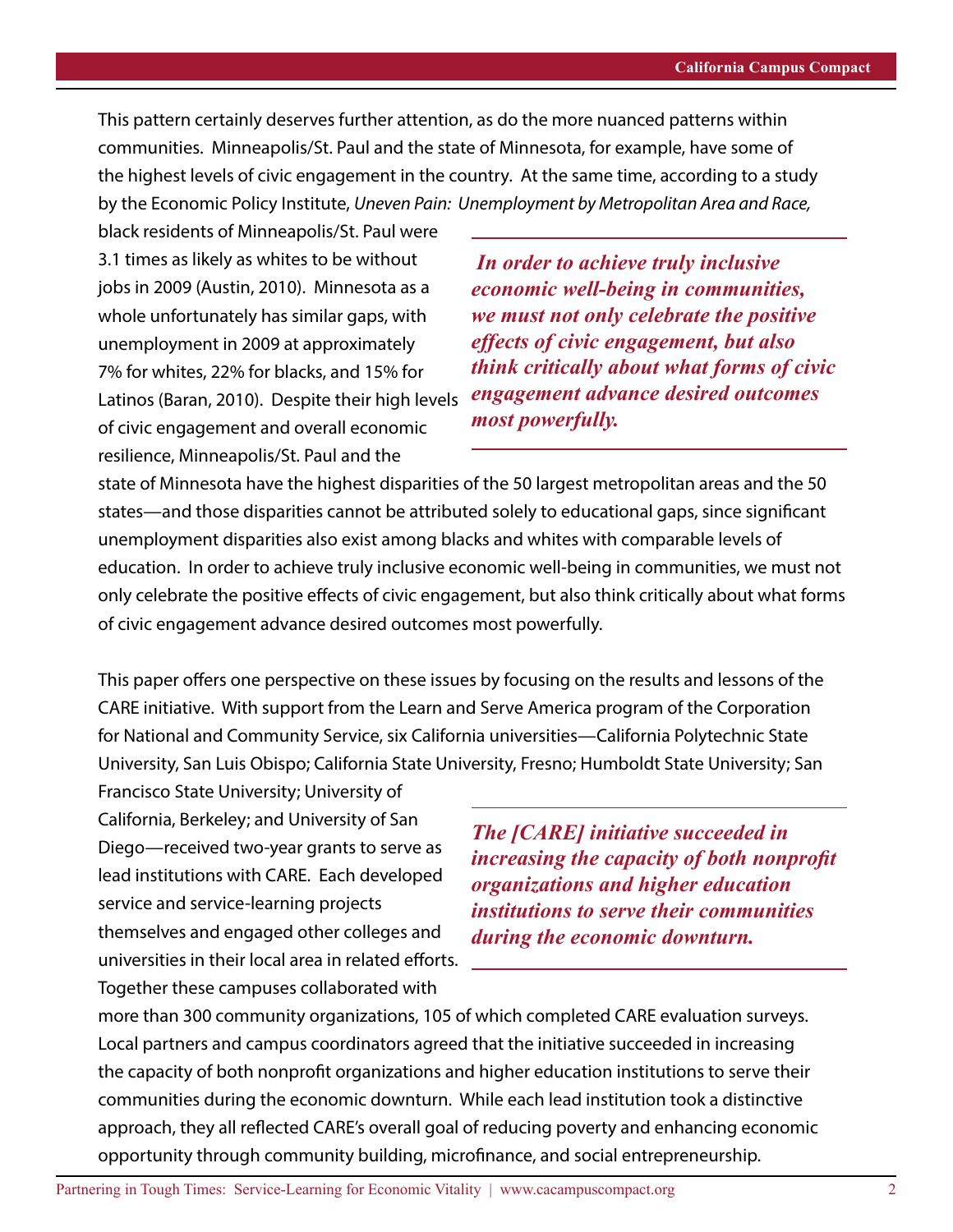#### **Enhanced Economic Recovery**

 A few CARE projects yielded direct financial benefits for low-income community members and new or struggling small business owners. Students recruited and trained as volunteers with the Volunteer Income Tax Assistance (VITA) program, for instance, increasing their service sites' capacities significantly. One partner organization went from preparing fewer than 20 returns to 194 in one year, helping low-income families claim appropriate tax credits and save an estimated total of one million dollars. Extra money in these families' pockets likely flowed into the local economy through spending on such core expenses as housing, food, transportation, clothing, and health care.

Another project provided microloans to 61 small business owners, who were selected for participation in one of three cohorts. These entrepreneurs found both the regular group meetings and the funding valuable. As one participant reported,

I have a general contractor's license. . . . The microfinance grant I received went to advertising and getting incorporated so I can bid for bigger jobs. I purchased newspaper and Internet ads, which gave me several leads. I also identified someone I can go into business with and we should be incorporated by next month. The money from the microfinance group is just the beginning. When we have our meetings I get new ideas, receive important information, and create lasting relationships. . . . The women who attend the meeting spread the word to their friends and neighbors about what I do. I have gotten two proposals so far through the microfinance group. We help each other's business grow. For the future, I would like to be the way I was when the economy was good. I always had work: when one job ended I had another one lined up. This has been a very humbling experience, but I am learning a lot of new business skills that will help my business remain strong through good and bad times.

In addition to the microloan group participants supporting and teaching each other, these business owners enjoyed consulting assistance from students in a service-learning class, as well as interns and volunteer student groups. Many of them had previously languished on a waiting list for assistance from a community organization. By the end of the grant, all 61 recipients of microloans had opened bank accounts and completed financial literacy workshops. The lead institution on that

project also made it possible for the business owners to sell their products on campus, and created a short documentary and ten profiles of successful enterprises to use in social media marketing. Given both the immediate demand

*Entrepreneurship is a particularly promising focus for civic engagement efforts in tough economic times.*

and significant potential for capital and business development support, the lead institution's project director sought to expand the number of people and campuses involved in such work, sponsoring several events with a regional Microfinance Alliance to offer training and encouragement.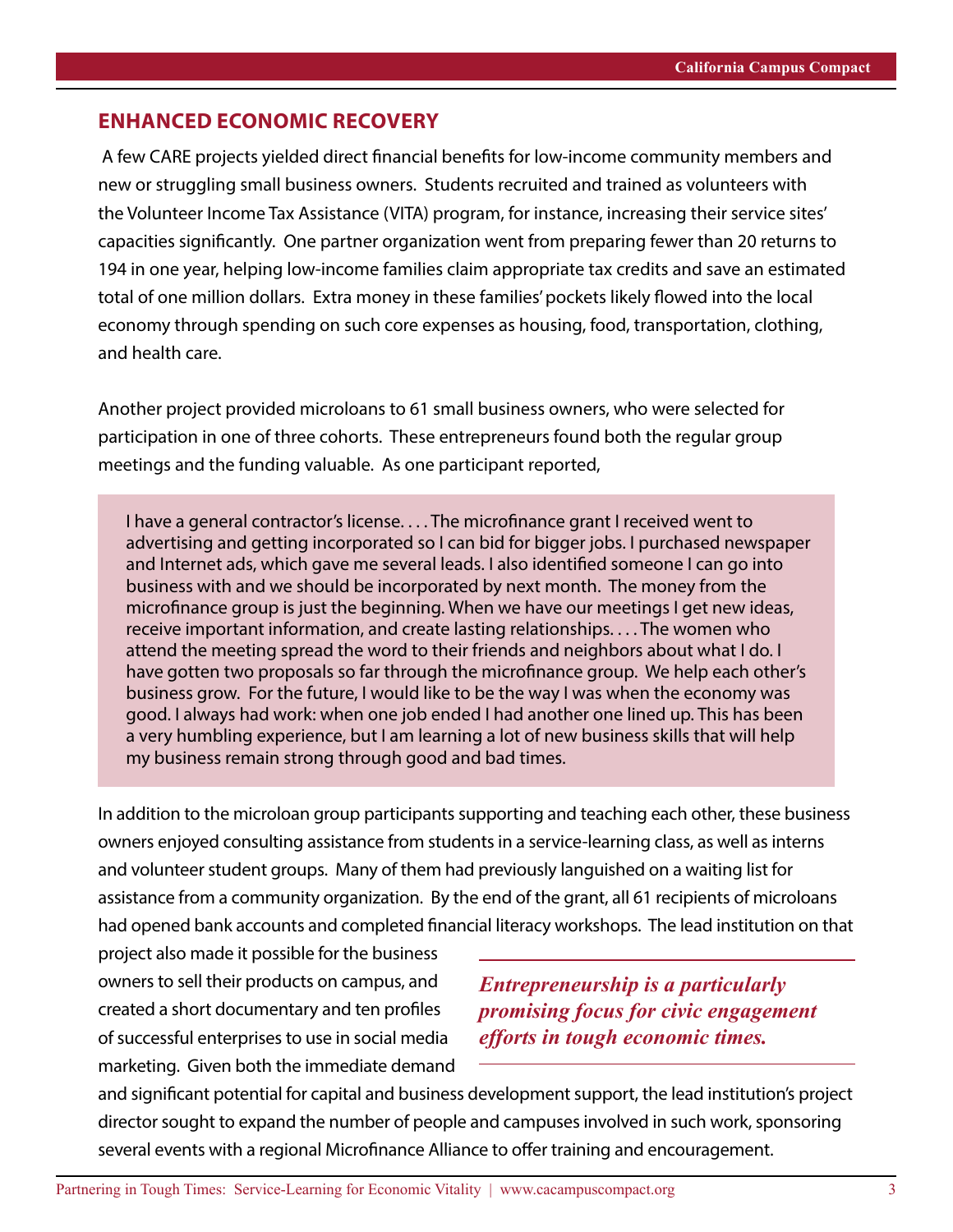In 2009, the C. Charles Mott Foundation and FIELD at the Aspen Institute began supporting a national Campus Microfinance Alliance as well. Entrepreneurship is a particularly promising focus for civic engagement efforts in tough economic times. Often working in partnership with banks or foundations, campuses can leverage funds as well as provide valuable support to wouldbe entrepreneurs or existing small businesses that would not have access to capital through traditional means (Edgcumb & Gomez, 2009). Students in business schools may provide support with marketing and management, but students in other programs can contribute too, developing websites or databases, for example, writing or translating brochures, painting signs or retail spaces, and helping small businesses prepare applications for public or private agency contracts.

Some of those interdisciplinary possibilities are evident in another CARE project, which aimed to support sustainable agriculture as part of a green economy. Students in biology, engineering, and other courses worked with community organizations to create

*Involving students in such entrepreneurial work is not only a valuable community service but also good preparation for their own careers.* 

environmentally appropriate pest management, for instance, and designed and built a system to allow one partner to support itself by selling worm castings. The project also raised awareness among other community members in ways that might boost the partners' businesses, such as bringing elementary school students on tours of family-owned farms to encourage eating healthy, local foods and participation in Community Supported Agriculture. In addition, students identified ways of using institutional resources more responsibly, leading the campus to purchase more locally grown foods for its dining service and donating leftover vegetables from an organic farming enterprise class to the local food bank. Thus they helped address hunger in the short term but also expanded the market for area farmers.

Involving students in such entrepreneurial work is not only a valuable community service but also good preparation for their own careers. One recent national survey of employers found that most want campuses to place greater emphasis on developing students' "ability to apply knowledge and skills to real-world settings" (79%), "to analyze and solve complex problems" (75%), and "to collaborate with others in diverse group settings" (71%) (Hart Research Associates, 2010). Even those students graduating in fields rarely associated with business—such as music face a job market with fewer full-time positions, making it more important for them to be able to communicate their experiences and talents and to create new professional opportunities.

Other community members confront even greater challenges seeking employment. At one CARE partner organization, students helped homeless people find job postings online, write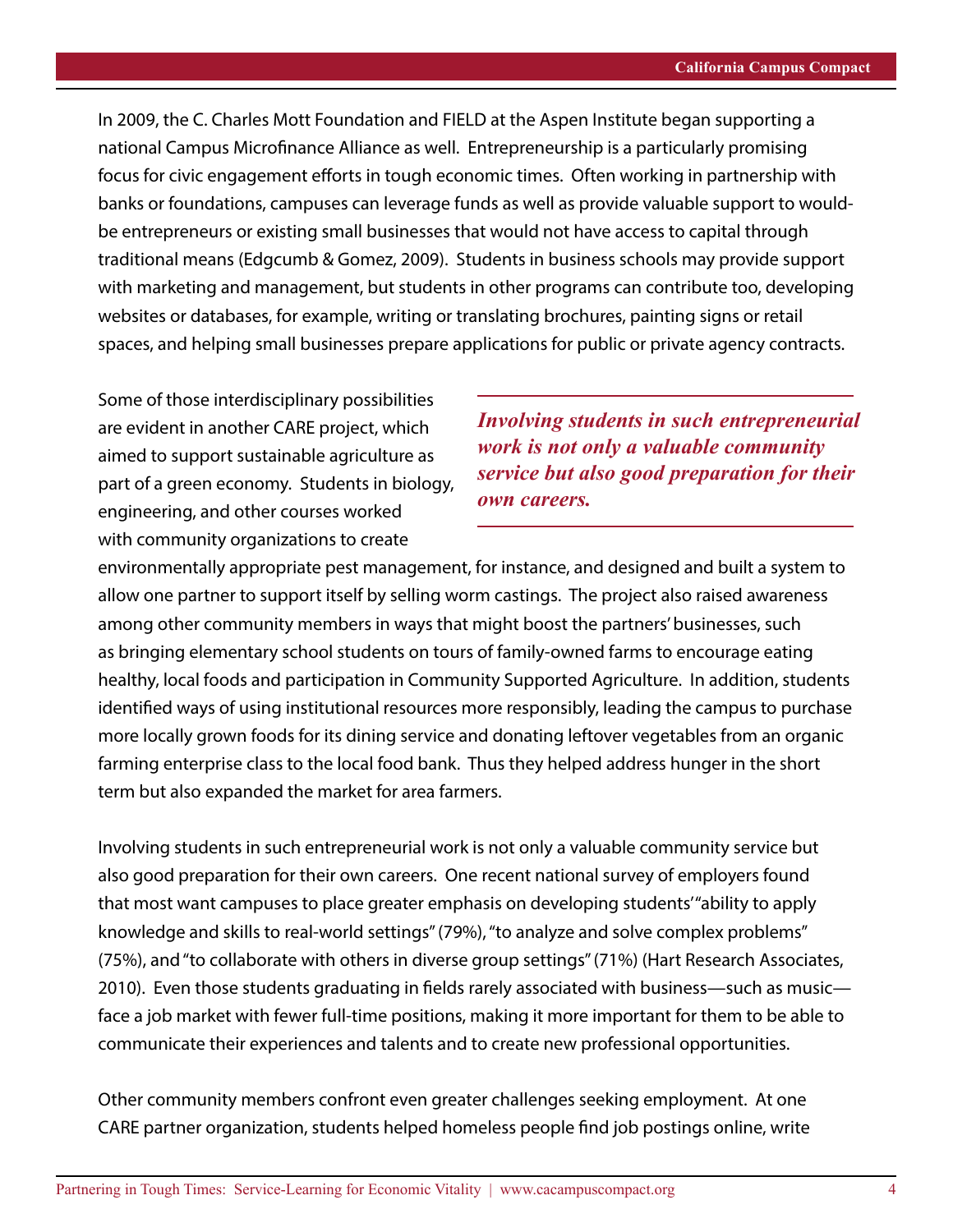resumes, open email accounts, and prepare and submit electronic job applications. A key leader at that organization saw gradual progress toward enhanced economic opportunities for them, despite the persistence of deep structural or systemic problems: "More jobs for low skilled workers and affordable housing are needed. Students cannot affect this reality in one semester. But their involvement supported learning and knowledge, and made the homeless participants feel valued and supported by the community which fueled their confidence and hope."

That kind of determined optimism and long-term vision may help explain partners' positive assessment of the CARE initiative's community outcomes. A full 100% of community partner survey respondents (n=105) agreed that the college students provided valuable services to

community constituents. The vast majority (95%) of participating organizations indicated that CARE contributed to general community improvement, and a smaller but still substantial number (76%) agreed that the service and service-learning activities directly contributed to economic recovery efforts in the community. At the same time, the

*Developing programs—and building the capacity of community-based organizations—that are deliberately contributing tosystemic change and economic opportunity over time [is important.]*

statement about the larger context for students' community engagement efforts is a reminder of the importance of developing programs—and building the capacity of community-based organizations—that are deliberately contributing to systemic change and economic opportunity over time, not simply meeting the more immediate needs of their clients or constituents.

#### **INCREASED NONPROFIT CAPACITY**

Many of the CARE partner organizations focus on providing basic human services and education that can help move individuals and families toward economic self-sufficiency. Of the 105

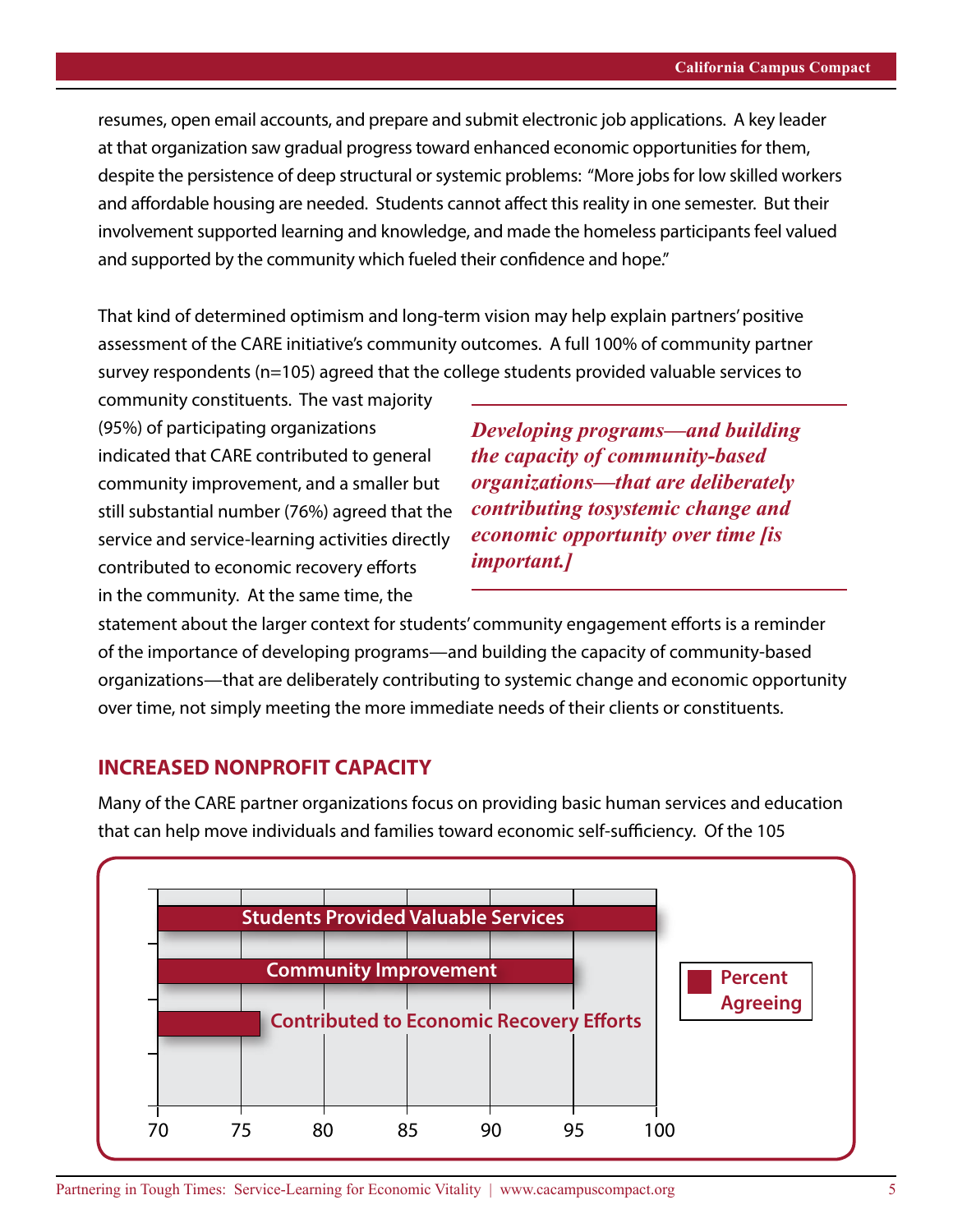partners that responded to the CARE survey, 70% were nonprofits, 11% K-12 schools, 10% government agencies, and 9% faith-based organizations. The vast majority (95%) of organizations reported that the service and service-learning collaborations increased their capacity to serve the community during the economic downturn, and nearly as many (90%) agreed that CARE grant efforts increased their organization's capacity to assist with the economic recovery of the community. As might be expected, small and mediumsized organizations (those with annual budgets less than \$250,000) were slightly more positive ( $p$ <.04) than very large organizations (annual budgets greater than \$1 million) that the service projects increased their capacity.



Capacity-building took multiple forms. Frequently, CARE projects engaged students in ways that increased the number of people providing services through community organizations conducting intake interviews in Spanish, for instance, with people seeking access to a food bank, or tutoring children in after-school programs. Many partners reported being able to serve more community members as a result of the students' involvement. In several projects, students also served as volunteer managers or service-learning interns with community organizations,

recruiting fellow students interested in contributing to their mission as well. Another project connected nonprofits with national service and corporate volunteer programs that also yielded additional human resources.

*90% [of partners] agreed that CARE grant efforts increased their organization's capacity to assist with the economic recovery of the community.*

In some cases, CARE partnerships enhanced existing services by taking on short-term projects that organizations identified as important for their capacity or viability. Students at one institution built wheelchair ramps, fences, and food storage solutions, and made other material improvements that allowed community organizations to be accessible, safe, and efficient. Some focused on supporting various fundraising efforts, while others addressed organizational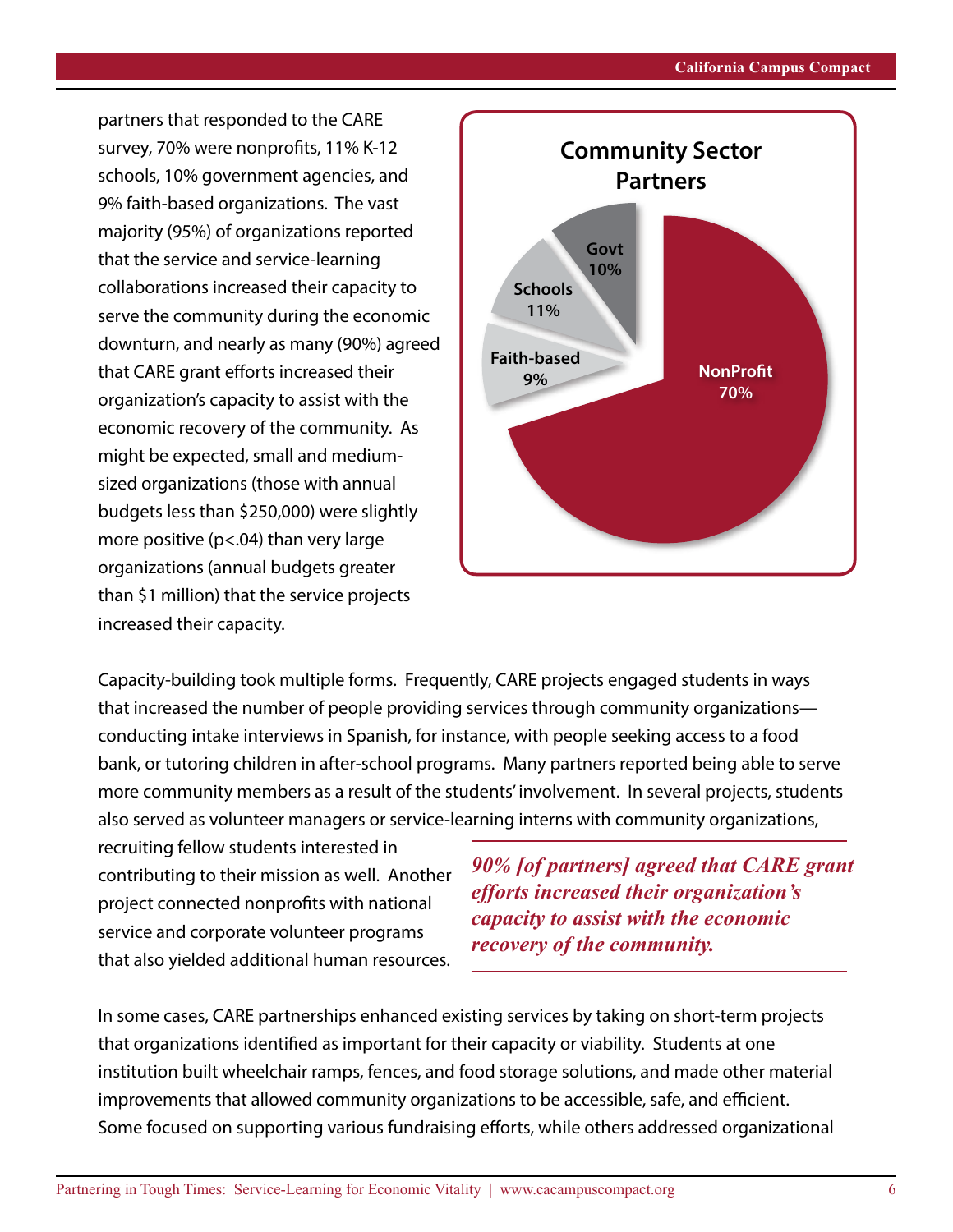communications through improved websites, social media, or special events. Many partnerships sought to share stories with broader audiences, including legislators and media outlets that could heighten understanding of community needs and lead to increased support for the nonprofits' work.

One CARE project's intentionally longer-term approach to community-campus partnerships generated some rave reviews. In its first phase, teams of students, each led by a professional consultant, conducted assessments for one of six community organizations, developed recommendations for action, and reached agreement with the partners on specific goals

*The project's success stemmed in part from the fact that the CARE grants lasted for two years, allowing the campus and community partners to respond to early challenges, adapting and becoming more effective with time.* 

and tasks to be implemented in the second phase of the project. Nine consulting teams then formed around particular topics: assessment and outcomes measurement, fund development, governance, human resources, marketing, social enterprise opportunities, special event planning, strategic planning/board development, and technology. The students, who were enrolled in a new course, "Entrepreneurial Approaches to Sustainable Community Benefit Organizations," followed through on priorities identified earlier, producing program evaluation plans, marketing plans, board manuals and recruitment packets, as well as other useful documents.

This was "a phenomenal project," according to the executive director of a health-care organization that was involved; it "took a task that was not so palatable and made it fun and has translated into moving our organization into compliance and in position to meet its obligations, survive, and become eligible for external funding." The organization developed many critical policies, strengthened its board structure, held its first annual meeting, and arranged for a two-year financial audit. Another volunteer program director agreed that the partnership had been unusually valuable: "This is one of the rare instances in working with the university where the organization benefited more than the student. We did things with the student teams this semester that have been on my to-do list forever, and I never am able to get to because of the next event or the next grant or funding proposal, and I'm grateful for that."

The project's success stemmed in part from the fact that the CARE grants lasted for two years, allowing the campus and community partners to respond to early challenges, adapting and becoming more effective with time. When it became clear, for example, that student consultants needed to learn to work together better, the lead campus started devoting a class session to "collaborative group work . . . and destructive and constructive group behaviors." Project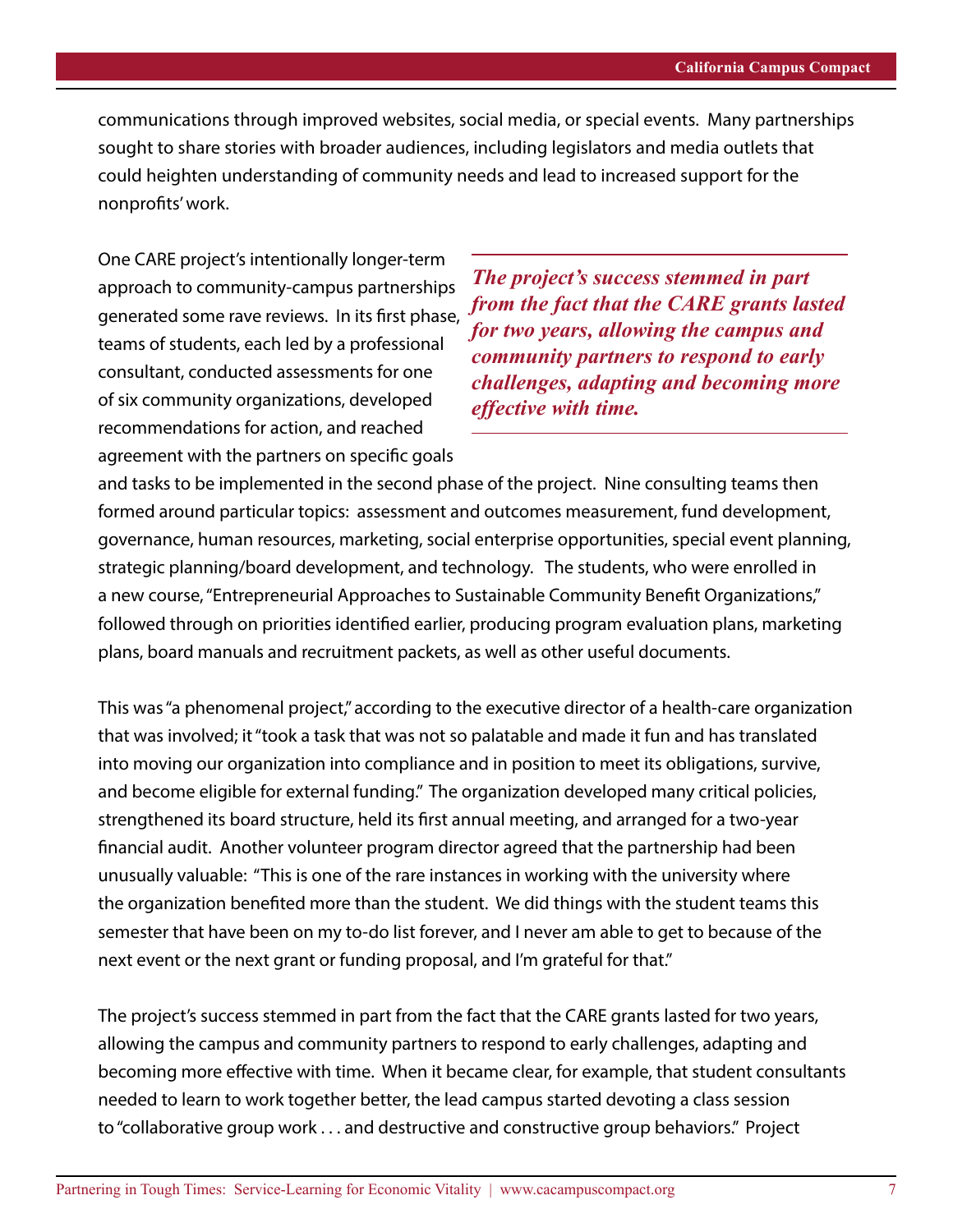coordinators also changed the way community organizations were recruited after realizing that some "lack[ed] the internal capacity to engage in capacity-building work with more than one team or in more than one area." During the first year, some organizational leaders had been overwhelmed by meeting with multiple student consulting teams, each focused on a different aspect of the organization's goals and operations. In the second year, instead of putting out an open request for proposals, the campus invited existing core partners to refer other organizations to the project. After those interested completed and shared a self-assessment, the teams provided each organization with a baseline report, and organizations could then determine whether or not they wanted to apply for the more in-depth implementation and evaluation phase. This process required more time from community organizations upfront and narrowed the group of partners intensively involved, but also concentrated collaborative efforts on those most eager and able to benefit.

In addition to demonstrating the importance of committing to a capacity-building partnership for more than one semester or year, the CARE projects suggest that analyzing challenges and identifying solutions collaboratively is critical. Short-term engagement within a long-term partnership may suit some organizations well. For example, leaders of the project in which students served as volunteer managers for particular nonprofit organizations learned that organization staff could not always provide effective supervision when they were struggling to address rising client needs with limited resources. The campus coordinators responded by meeting with the students' site supervisors, which led to them both providing a training on volunteer management and changing the kinds of student volunteers recruited for those organizations that would benefit more from "project-specific short-term interns."

There is such a thing as too-short service, however. The CARE evaluator's multivariate analysis found few differential effects depending on the type of service activity—whether projects engaged students through a service-learning class or in service outside of a course. But one factor that did make a small difference was the time students spent at the organization. Nearly four in ten (39%) CARE partners reported that students came to their site more than ten times in an academic term, while another 31% reported that students came four to ten times. Those in the first group were most likely (p>.04) to report the highest levels of community and economic impact, and those partners reporting that students had been at their site fewer than four times rated outcomes slightly lower. This finding is consistent with previous research (Cress, Astin, Zimmerman-Oster, & Burkhardt, 2001; Vogelgesang & Astin, 2000) finding significant correlations between service time and outcomes.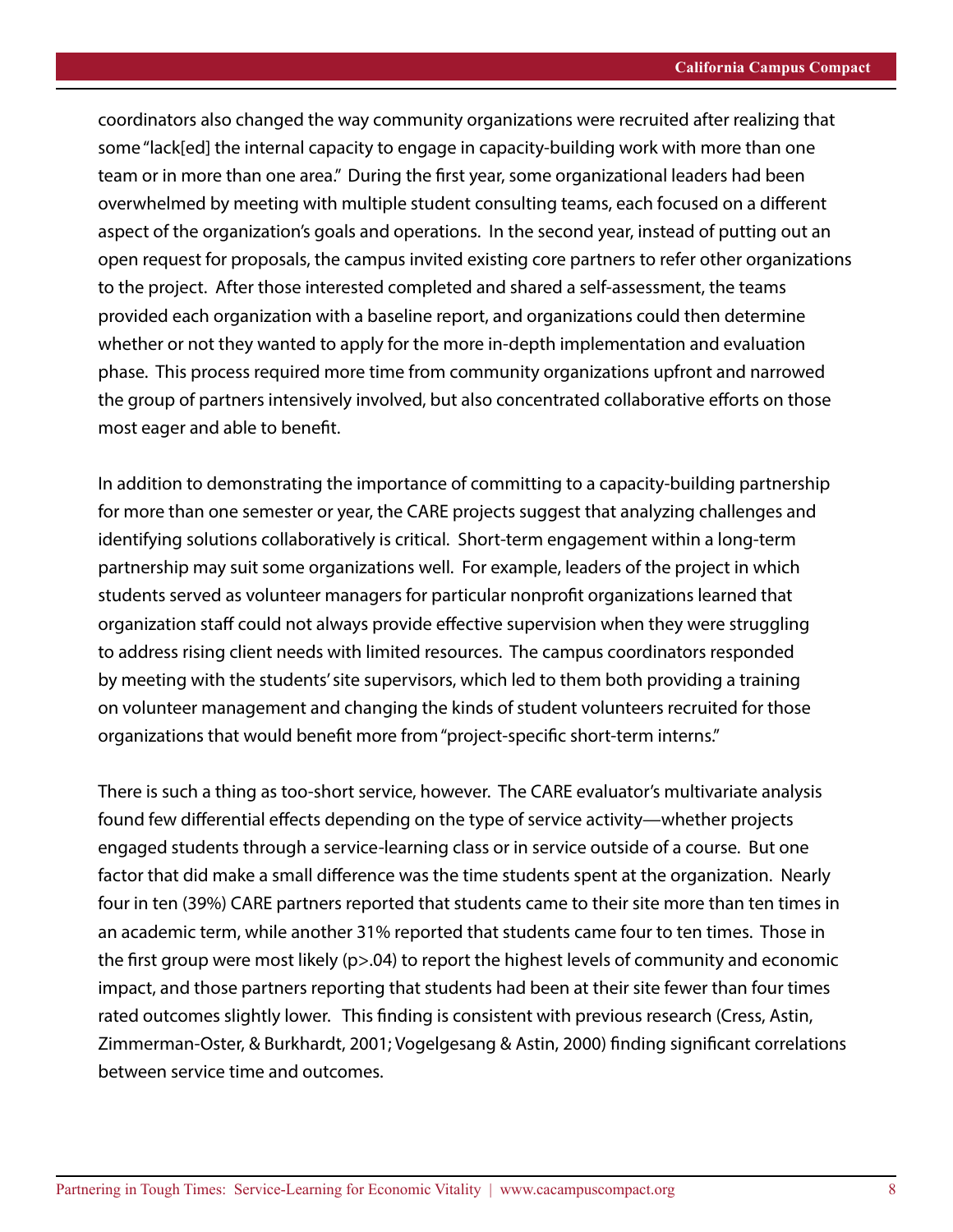Fit matters too. While some CARE projects offered community partners much-appreciated training on volunteer management, marketing, grant writing, and using census data, coordinators occasionally found that student and faculty skills were not well matched with the needs and priorities of community organizations and members. One project that intended to offer a series of leadership development workshops for neighborhood residents, for instance, instead ended up holding workshops on the students' or faculty members' areas of expertise at events sponsored by community organizations. We cannot simply assume that higher education institutions already have or know everything they need to provide effective capacity-building. Powerful community-campus partnerships emerge not only through the investment of time, but also through the development of mutual understanding, trusting relationships, and shared vision.

### **COLLABORATIVE RELATIONSHIPS**

While the civic engagement literature emphasizes the importance of trust, communication, and common purpose in collaboration, an even deeper type of connection is possible—one that shifts from a commitment to reciprocity (or mutual benefit) to a sense of interdependence. Many higher education institutions have produced economic impact reports in recent years,

documenting the number of jobs they create in the local community, the amount of purchasing local goods and services they do, and related data meant to justify public support. The anchor institution framework defines more expansively the economic contributions a campus can make through

*We cannot simply assume that higher education institutions already have or know everything they need to provide effective capacity-building.*

developing real estate and the local workforce, sparking innovation, and stimulating business growth. Some higher education leaders already very committed to community-campus partnerships consider this framework particularly powerful because it calls for intentionally building "shared value" with communities. In the words of Harvard University business professor Michael Porter, "shared value is not social responsibility, philanthropy or even sustainability, but a new way to achieve economic success," an approach that may appeal to campus stakeholders unmoved by moral arguments for helping others (Initiative for a Competitive Inner City, 2011).

Even within a federal grant program that expected CARE projects to address "community needs," it is possible to build on community strengths and to ground action in a sense of interdependence. Of the partners who responded to the CARE survey, 95% agreed that the knowledge and expertise within their organization was valued by campus staff and faculty. Similarly, all the lead institutions reported new and stronger relationships with community organizations as a result of the grant-funded project. Although it is not clear what philosophy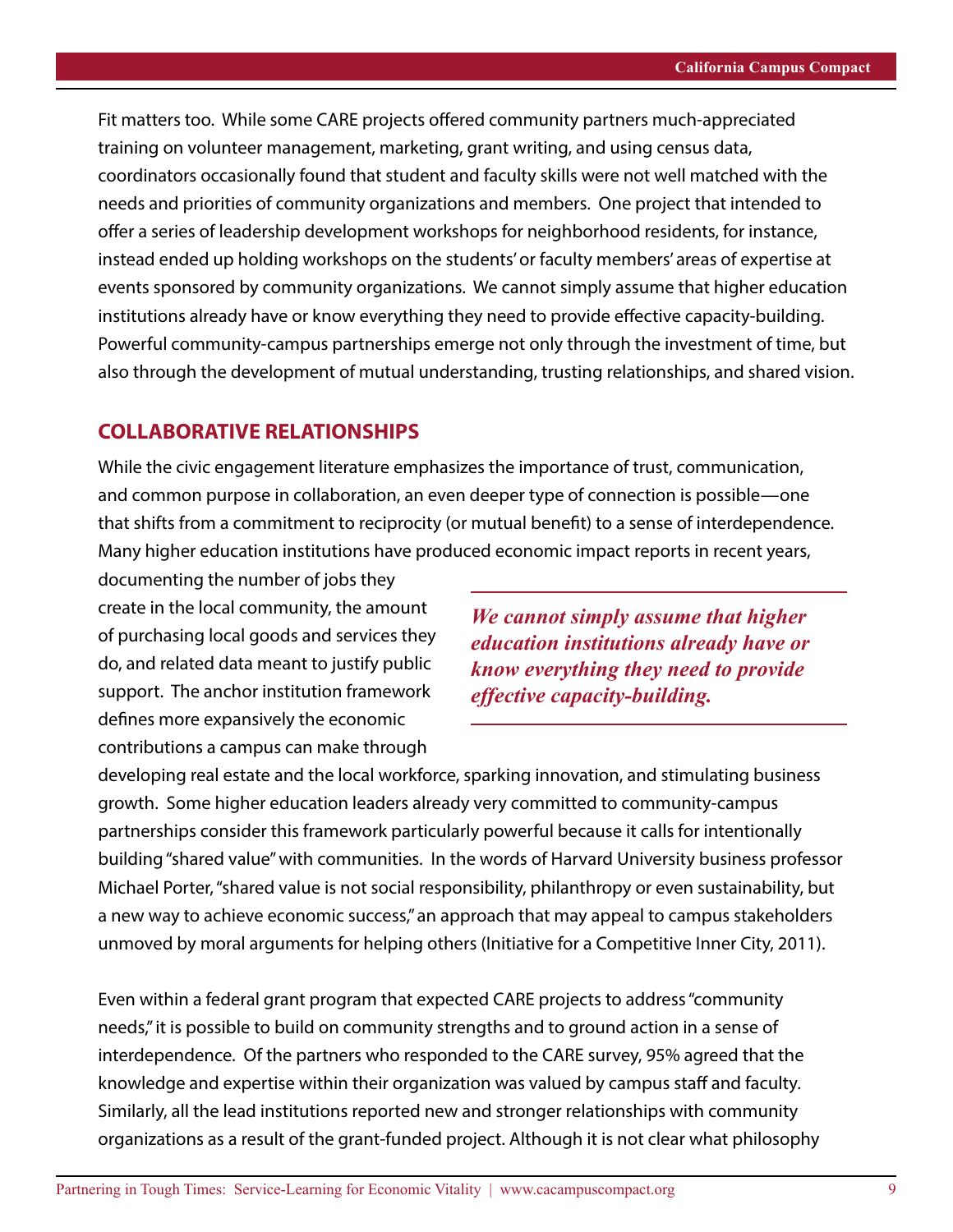guided each campus' efforts to support the economic vitality of their communities, as noted earlier, some campuses participating in the CARE initiative took steps to leverage institutional resources in addition to engaging students. Yet building the foundation for meaningful collaboration is not easy—especially when attempted on a large scale.

The coordinators of one CARE project originally planned to work with five neighborhoods but quickly learned that each had distinct strengths, needs, and politics. Conducting outreach and interviews was intended not only to determine what collaborative projects the campus could participate in, but also to identify local assets and to build neighborhood networks that could address their own concerns. To a certain extent, the project offered what the campus coordinator called "a neutral platform" to convene different community groups; for the most divided neighborhood, however, initially hopeful developments were followed by conflict, organizational staff turnover, and an end to the meetings previously held monthly. Colleges and universities are often seen not as neutral, but as disconnected, so a reliable and respectful presence is crucial for building credibility and cooperation.

Despite the challenges experienced in the asset-mapping project, its coordinators reported positive results. Students' information-gathering led to numerous requests for data from public

and nonprofit agencies and neighborhood associations interested in celebrating and/ or planning around particular issues. It also identified specific community development questions that classes then researched in greater depth, such as the economic repercussions that congestion-pricing might

*Colleges and universities are often seen not as neutral, but as disconnected, so a reliable and respectful presence is crucial for building credibility and cooperation.* 

have on small businesses. Several capacity-building workshops were well-received, and, in some instances, the community partners desired more logistical support, so students helped to plan or staff events and draft meeting minutes.

#### **INSTITUTIONALIZATION OF SERVICE-LEARNING**

While community outcomes and student development were CARE's primary goals, institutionalization of service-learning at participating colleges and universities can also contribute to ongoing partnerships and positive results. Over the course of the grant, CARE campuses did advance in this area as well. They used the Furco (1999) Self-Assessment Rubric for the Institutionalization of Service-Learning, which has five dimensions and a three-stage continuum of development for each component. As a pre- and post-assessment activity, CARE colleges and universities completed the rubric for two of the dimensions: Faculty Support for and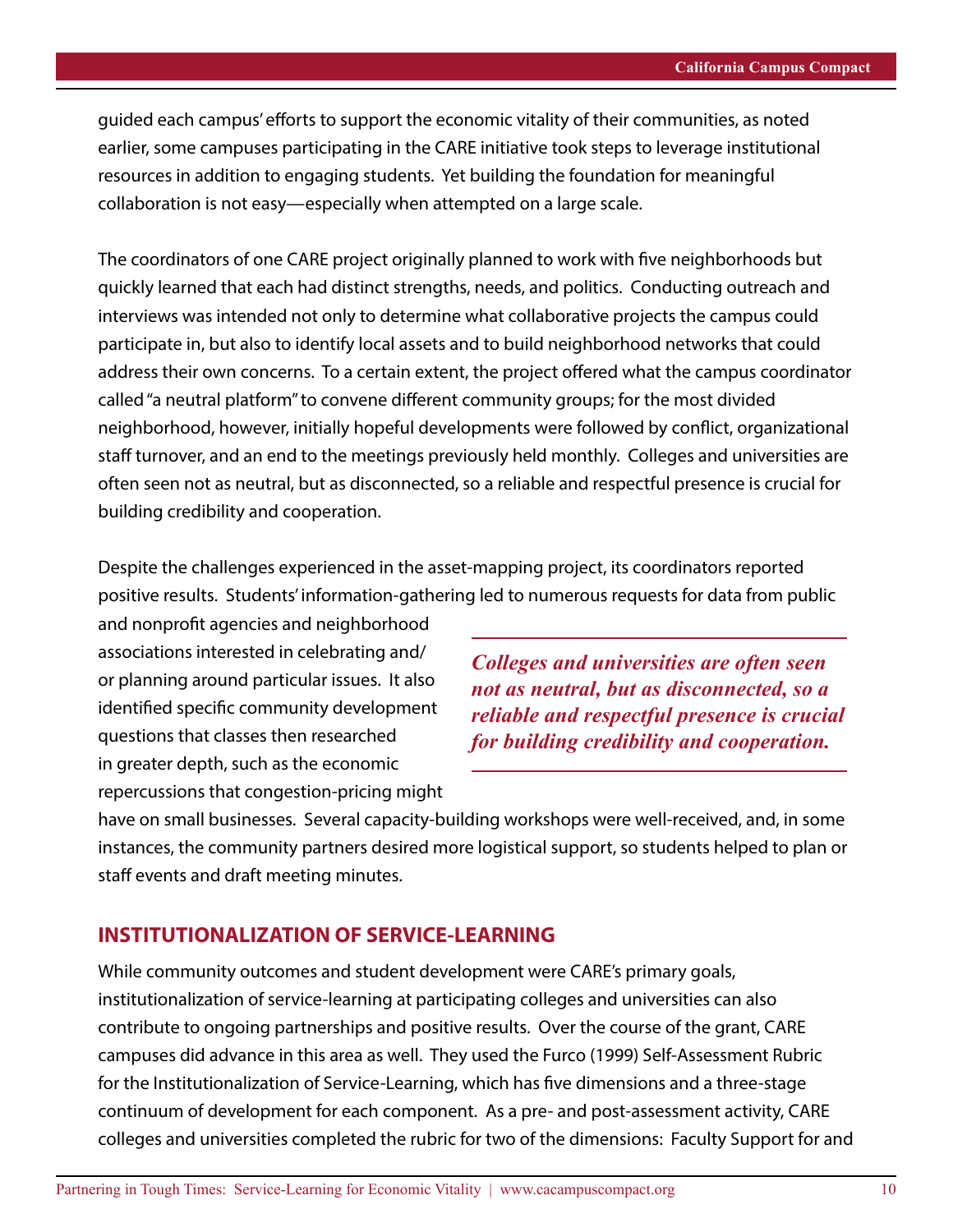Involvement in Service-Learning, and Community Participation and Partnerships. No matter at what stage they began, every CARE campus (100%) noted stage-graded progress in at least one service-learning institutionalization area, and two-thirds (66%) noted advancement in both areas measured.

For some institutions, the grant helped build the fundamental staff infrastructure for coordinating service-learning and community partnerships, recruiting and supporting faculty, and other critical tasks. For others, external funding prompted action on ideas that had been simmering for a long time. The campus that launched the Volunteer Income Tax Assistance program, for instance, had been considering doing so for four years before the grant helped them "finally start" it. Some CARE projects encountered internal politics that had to be worked through to realize project goals. When one coordinator started trying to create more project-specific internships for students to complete with partner organizations, it took substantial time and effort to convince other staff and faculty to prioritize those partners—but the coordinator succeeded, going from

four to fifty interns placed within a year. Another campus reported that "servicelearning and community-engaged efforts can be quite splintered," but that multiple programs and centers had "worked closely . . . to coordinate, co-promote, and enhance the university relationships with existing

*Deep multi-institutional partnerships are rare yet perhaps critically important for the next stage of civic engagement's development.*

CBO [community-based organization] partners" under the grant. Ultimately, all the coordinators reported increased capacity at their own institution as well as enhanced connections with other campuses.

Deep multi-institutional partnerships are rare yet perhaps critically important for the next stage of civic engagement's development. The idea of "collective impact" has attracted great attention among nonprofits and foundations recently, in part because authors John Kania and Mark Kramer highlight cross-sector efforts that have addressed complex and persistent problems relatively successfully, focusing on clear goals and shared accountability, rather than celebrating wellintended activities undertaken separately (2011). Most campuses have not even developed interdisciplinary groups of faculty, staff, and students dedicated to addressing particular public issues. Providing grants for multiple colleges and universities to work together on specific community partnerships is certainly one step towards the possibility of collective impact, but substantial work across institutions and sectors will require even greater changes in higher education habits and cultures. Even in the partnership-oriented field of civic engagement, the standard ways of operating have not yet reached our professed ideals.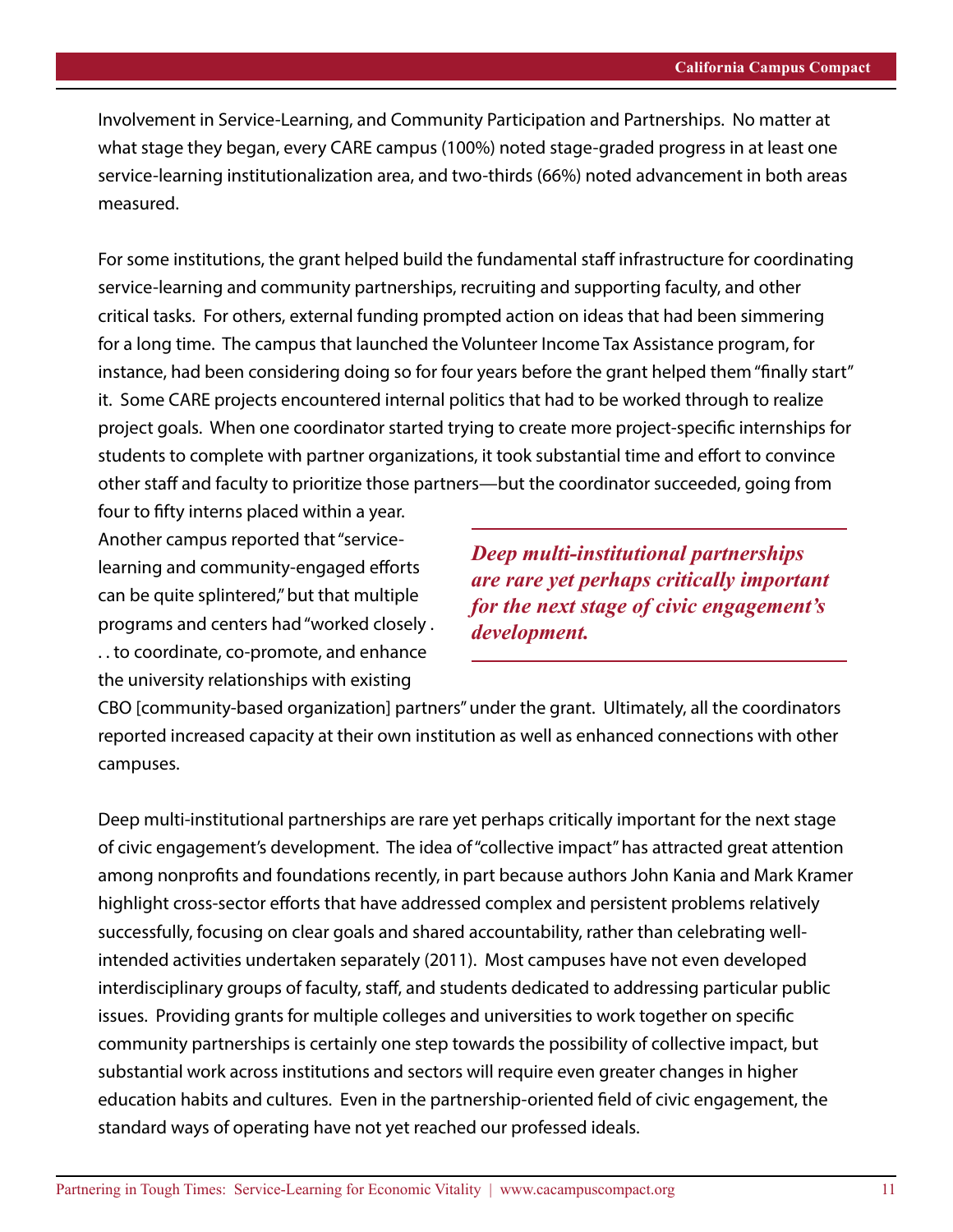#### **CONCLUSION**

The economic conditions that prompted California Campus Compact to undertake its California Renewal and Recovery (CARE) initiative are not easily or quickly changed. Yet the program clearly succeeded in contributing to local nonprofits' capacity to serve people suffering from the economic downturn in a variety of ways, shaped by the specific priorities, programs, and relationships of participating institutions and community partners. More than one hundred community organizations reported positive results from the partnerships developed within the two-year grant period, and virtually all (97%) indicated that they would be willing to participate in another community-campus partnership as well. As one partner enthused, "the possible positive ripple effect from the students is immeasurable."

The CARE partners certainly welcomed the human resources available to them through new service and service-learning projects, which allowed them to expand their program's reach and enhance their operations. Individual students' commitment to the partner organization at least occasionally extended beyond the service-learning course or initial expectations for service; some progress reports noted students and recent graduates who had become board members, employees, interns, and volunteer consultants with key partners. The vast majority of community partners also appreciated the respect they received along the way and agreed that their organization contributed to student learning.

At the same time, the CARE projects and the larger context for higher education civic engagement efforts highlight several critical areas for continued growth and collective impact:

- Deliberate thinking and action to address nuanced systemic forces, patterns, and assumptions that shape community members' lives and circumstances;
- Development of sustained relationships grounded in a sense of shared interests, value, power, assets, and accountability;
- Deeper institutional as well as student engagement; and
- Collaboration not only across academic disciplines and campus units but also among multiple colleges and universities.

Conducting large-scale, long-term assessment is also important for informing good practice. The American Association of Community Colleges used the same survey California Campus Compact did to capture how service-learning affected partners' capacity to meet community needs during hard economic times, with similarly positive responses (Prentice, Robinson, and Patton, 2012). To fully understand the dynamics and results of these projects, however, requires data collected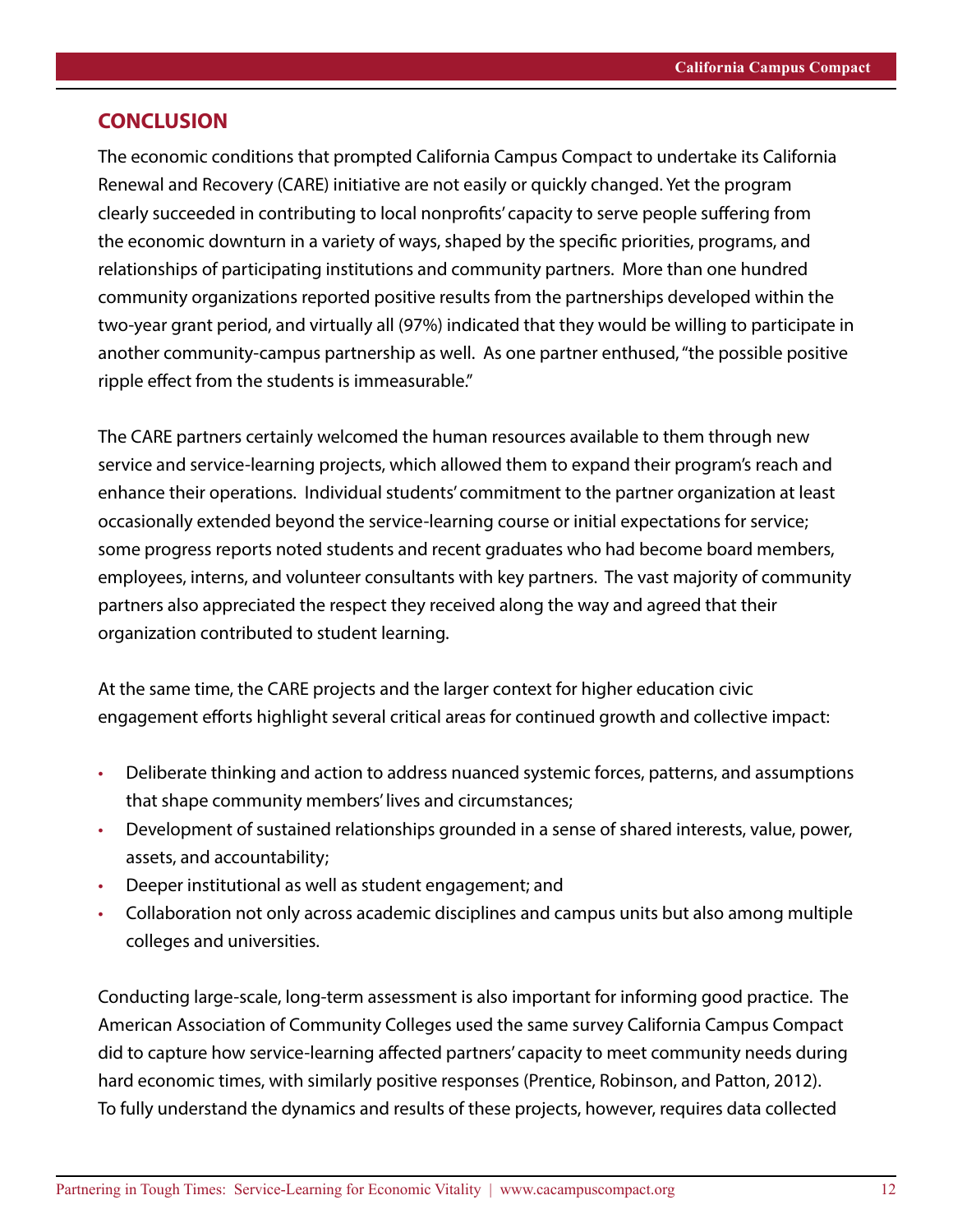over time. Unfortunately, few civic engagement offices and programs currently have such data in hand or the systems in place or funding to gather them.

Investments in documenting the long-term effects of service-learning partnerships may spark not only improvements in campus civic engagement efforts over time, but also increased public awareness of the nature and value of that work. Recent research by the National Issues Forums Institute and Public Agenda suggests that the public is largely unaware of any role higher education plays in preparing people to collaborate and lead in communities—despite the fact that working together across differences to solve problems is a skill that citizens of all views and backgrounds consider an urgent need. Yet in forums held to inform the discussion guide, *Shaping Our Future: How Should Higher Education Help Us Create the Society We Want?,* people were excited by examples of civic education and engagement, and they tended to see that work as interconnected with the more familiar goals of enhancing economic competitiveness and opportunity for all (2012).

In *Advancing Civic Learning and Engagement in Democracy: A Road Map and Call to Action* (2012), the U.S. Department of Education cites Tony Wagner, co-director of the Change Leadership Group at the Harvard Graduate School of Education, regarding the "happy convergence between the skills most needed in the global knowledge economy and those

*Investments in documenting the long-term effects of service-learning partnerships may spark not only improvements in campus civic engagement efforts over time, but also increased public awareness of the nature and value of that work.* 

most needed to keep our democracy safe and vibrant." With nonprofits seeking to collaborate and innovate in challenging times, and higher education institutions and other stakeholders recognizing civic engagement as an effective strategy for increasing student retention and developing the skills that employers value, long-term partnerships deliberately focused on nurturing economic opportunity hold tremendous promise.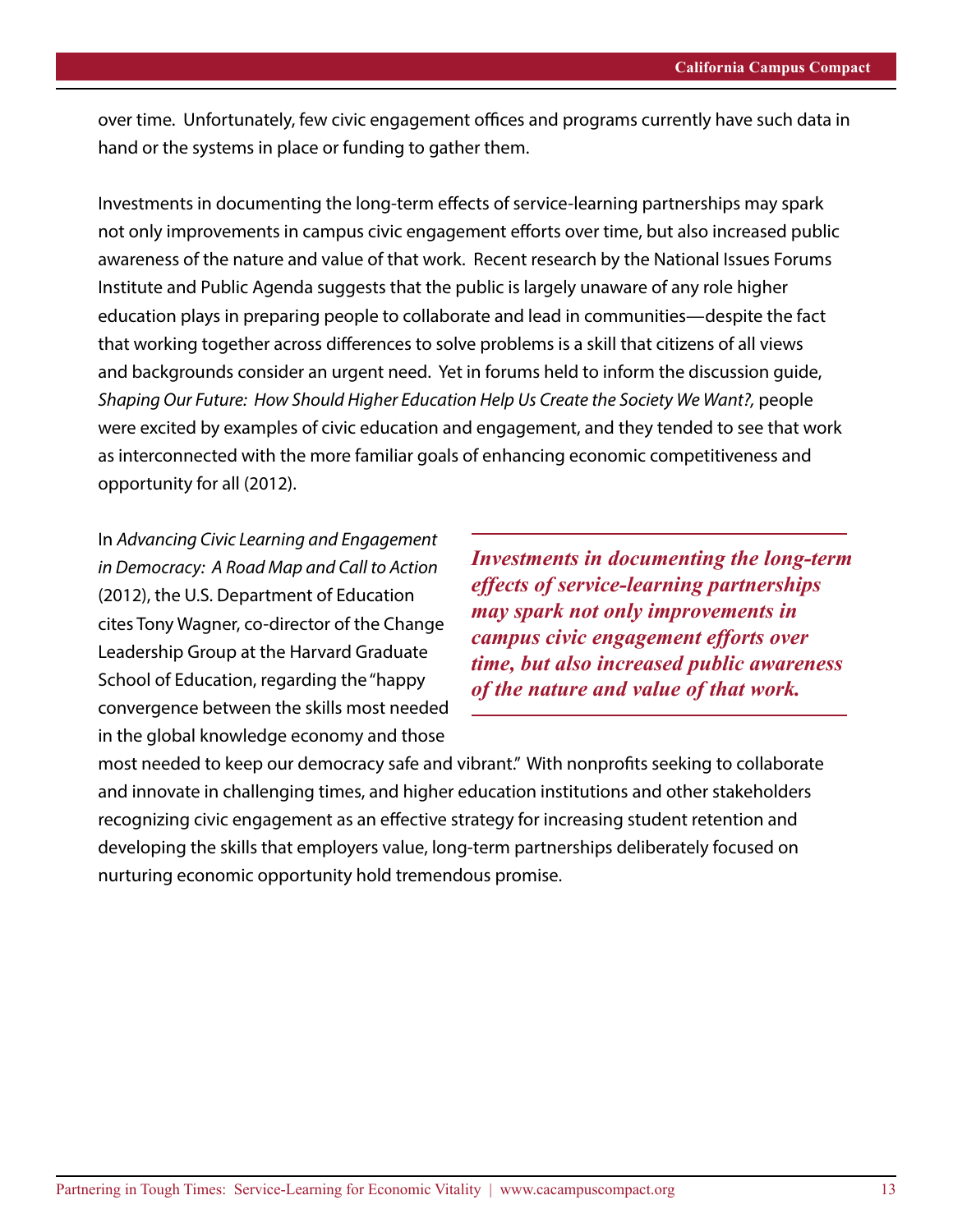#### **REFERENCES**

Austin, A. (June 2010). Uneven pain—Unemployment by metropolitan area and race. Economic Policy Institute. <http://www.epi.org/publication/ib278/>

Baran, M. (May 2010). Maps: The racial gap in the unemployment rate. Minnesota Public Radio. <http://minnesota.publicradio.org/features/2010/05/retooling/disparity/>

Cress, C.M., Astin, H.S., Zimmerman-Oster, K., & Burkhardt, J. (January/February 2001). Developmental outcomes of college students' involvement in leadership activities. Journal of college student development, 42(1), 15-27.

Edgcumb, E., & Gomez, L. (June 2009). Can student-run microfinance organizations help address issues of scale and sustainability in the U.S. domestic microenterprise industry? <http://www.campusmfi.org/history.html>

Furco, A. (1999). Self-assessment rubric for the institutionalization of service-learning in higher education. [http://www.servicelearning.org/filemanager/download/4774\\_SELF-ASSESSMENT\\_](http://www.servicelearning.org/filemanager/download/4774_SELF-ASSESSMENT_RUBRIC.pdf) [RUBRIC.pdf](http://www.servicelearning.org/filemanager/download/4774_SELF-ASSESSMENT_RUBRIC.pdf)

Hart Research Associates. (2010). Raising the bar: Employers' views on college learning in the wake of the economic downturn. [http://www.aacu.org/leap/documents/2009\\_EmployerSurvey.pdf](http://www.aacu.org/leap/documents/2009_EmployerSurvey.pdf)

Initiative for a Competitive Inner City. (June 2011). Anchor institutions and urban economic development: From community benefit to shared value. [http://www.icic.org/ee\\_uploads/](http://www.icic.org/ee_uploads/publications/ICIC_RESEARCH_anchor_institutions_r2.pdf) [publications/ICIC\\_RESEARCH\\_anchor\\_institutions\\_r2.pdf](http://www.icic.org/ee_uploads/publications/ICIC_RESEARCH_anchor_institutions_r2.pdf)

Kania, J., & Kramer, M. (Winter 2011). Collective impact. Stanford social innovation review, 36-41. [http://www.ssireview.org/pdf/collective\\_impact](http://www.ssireview.org/pdf/collective_impact)

National Conference on Citizenship, CIRCLE, Civic Enterprises, the Saguaro Seminar, and the National Constitution Center. (2011). Civic health and unemployment: Can engagement strengthen the economy? <http://www.ncoc.net/unemployment>

National Conference on Citizenship. (September 2012). Civic health and unemployment II: The case builds. <http://www.ncoc.net/unemployment2>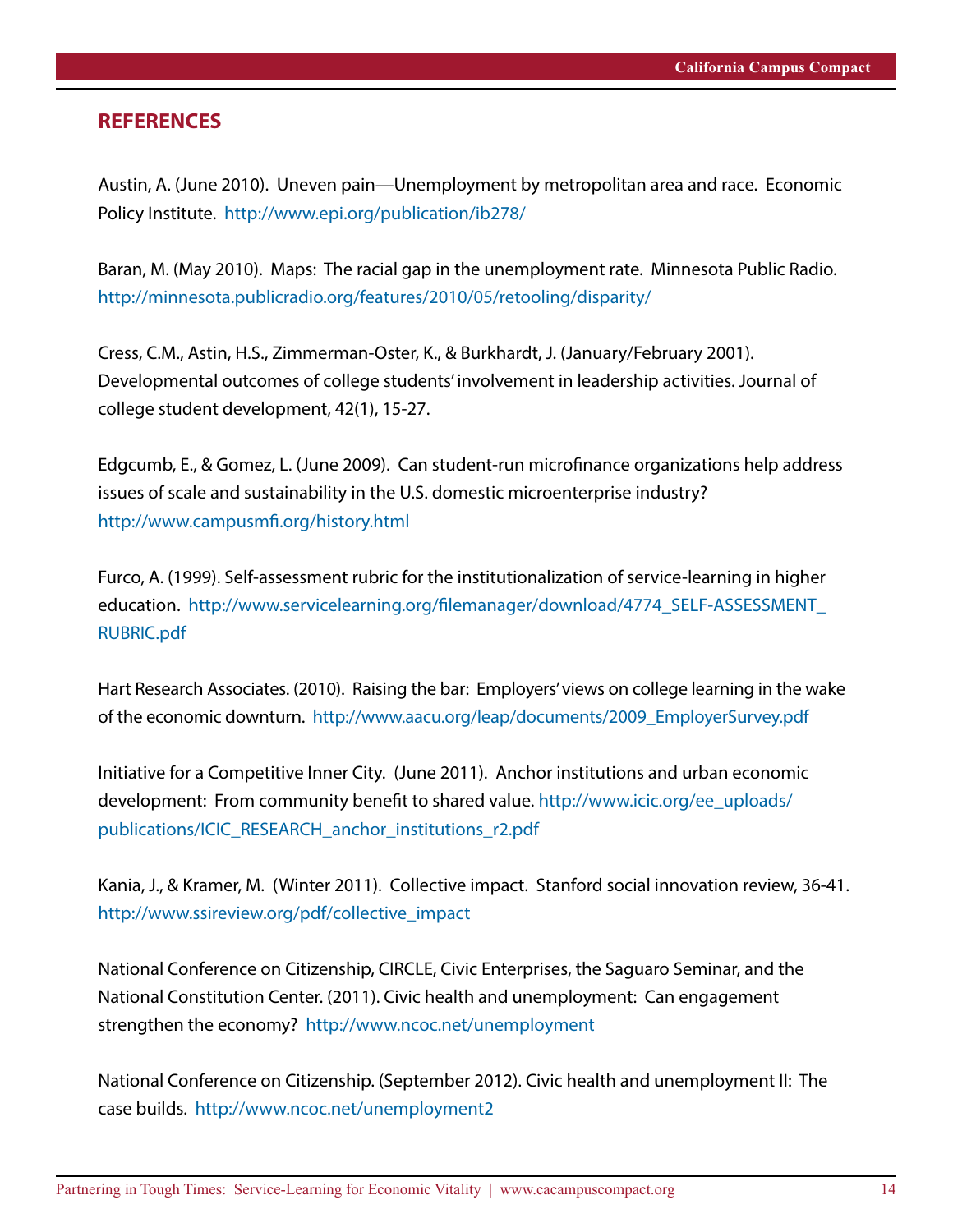National Issues Forums and American Commonwealth Partnership. (2012). Shaping our future: How should higher education help us create the society we want? [http://www.nifi.org/issue\\_](http://www.nifi.org/issue_books/detail.aspx?catID=6&itemID=21640) [books/detail.aspx?catID=6&itemID=21640](http://www.nifi.org/issue_books/detail.aspx?catID=6&itemID=21640)

Prentice, M., Robinson, G., & Patton, M. (2012). Cultivating community beyond the classroom. American Association of Community Colleges. [http://www.aacc.nche.edu/Resources/](http://www.aacc.nche.edu/Resources/aaccprograms/horizons/Documents/CultivatingCommunities_Aug2012.pdf) [aaccprograms/horizons/Documents/CultivatingCommunities\\_Aug2012.pdf](http://www.aacc.nche.edu/Resources/aaccprograms/horizons/Documents/CultivatingCommunities_Aug2012.pdf)

U.S. Department of Education. (January 2012). Advancing civic learning and engagement in democracy: A road map and call to action. [http://www.ed.gov/sites/default/files/road-map-call](http://www.ed.gov/sites/default/files/road-map-call-to-action.pdf)[to-action.pdf](http://www.ed.gov/sites/default/files/road-map-call-to-action.pdf)

Vogelgesang, L.J., & Astin, A.W. (2000). Comparing the effects of community service and servicelearning. Michigan journal of community service learning, 25–34. [http://quod.lib.umich.edu/](http://quod.lib.umich.edu/cgi/p/pod/dod-idx?c=mjcsl;idno=3239521.0007.103) [cgi/p/pod/dod-idx?c=mjcsl;idno=3239521.0007.103](http://quod.lib.umich.edu/cgi/p/pod/dod-idx?c=mjcsl;idno=3239521.0007.103)

A sincere thank you to Julie Plaut, Christine Cress, Bill Clements, Catherine Immanuel, and all the community and campus leaders who participated in the program and responded to the online surveys. The community partner survey was developed with input from Kirsten Breckinridge, Corporation for National and Community Service; Christine Cress, Portland State University; Peter Levine, Tufts University; Piper McGinley, California Campus Compact; Mary Prentice, New Mexico State University; and Gail Robinson, American Association of Community Colleges. The survey included questions asking partners to indicate, using a Likert-type scale, how well they thought the project had achieved its intended outcomes, as well as more open-ended questions and demographic questions about the organization.

For more information on California Campus Compact's CARE initiative, contact us at [cacc@cacampuscompact.org](mailto:cacc%40cacampuscompact.org?subject=RE%3A%20California%20Campus%20Compact%27s%20CARE%20Initiative) or visit us on the web at<www.cacampuscompact.org>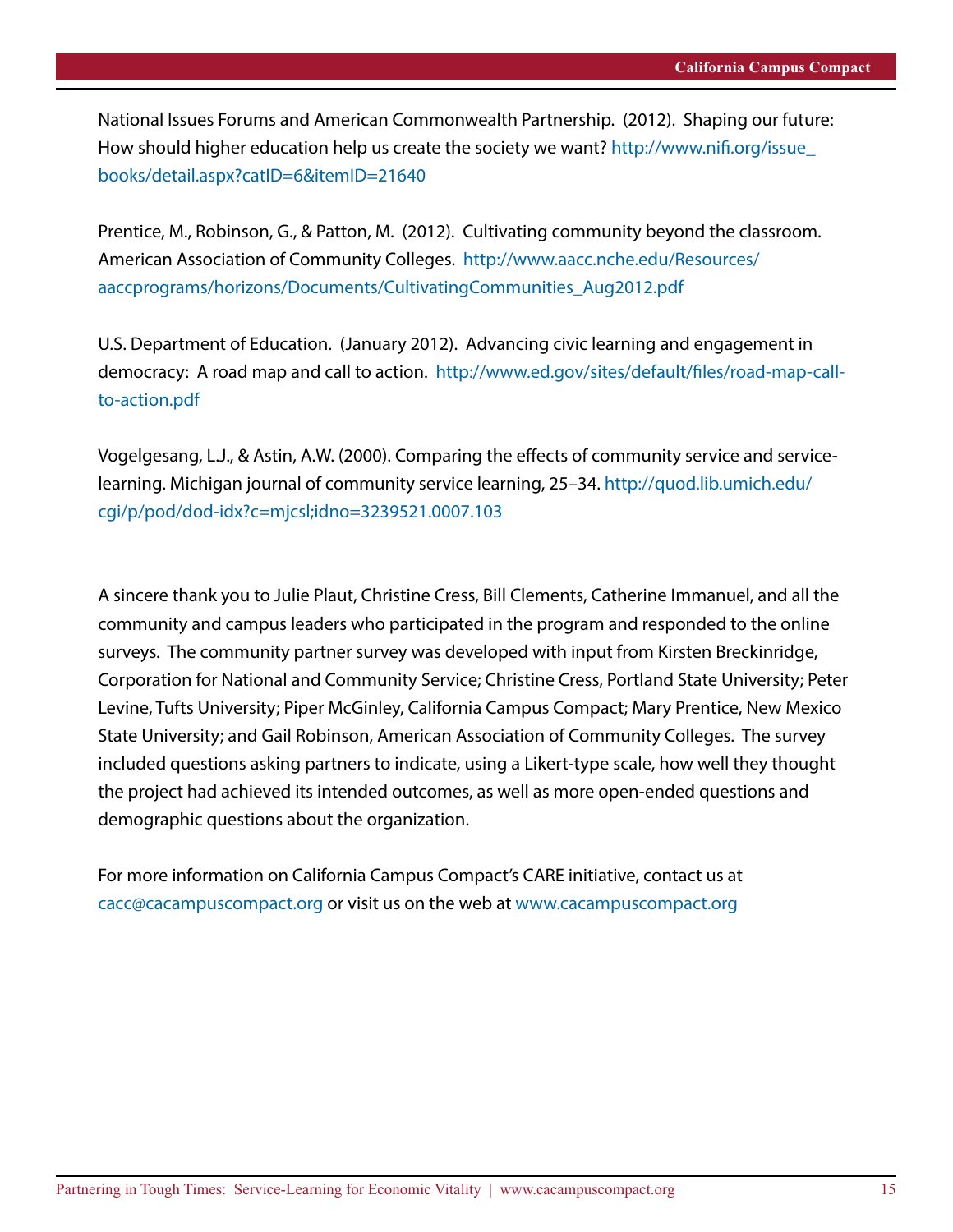## **APPENDIX**



This is a survey about the impact of students from this institution who have served at your organization. We are grateful for your responses to this survey, which will help us to evaluate and improve our students' service and learning.

Name of College participating in project with your non-profit organization: (select from drop down list of colleges or write in):

|                                                                                                                                         | <b>Strongly</b><br><b>Agree</b> | <b>Somewhat</b><br><b>Agree</b> | <b>Somewhat</b><br><b>Disagree</b> | <b>Strongly</b><br><b>Disagree</b> |
|-----------------------------------------------------------------------------------------------------------------------------------------|---------------------------------|---------------------------------|------------------------------------|------------------------------------|
| 1. Project activities increased the<br>capacity of your organization to serve<br>our community as a result of the<br>economic downturn. |                                 |                                 |                                    |                                    |
| 2. Project activities increased the<br>capacity of your organization to assist<br>with the economic recovery of our<br>community.       |                                 |                                 |                                    |                                    |
| 3. Project activities contributed to<br>general community improvement.                                                                  |                                 |                                 |                                    |                                    |
| 4. Project activities contributed to<br>economic recovery efforts in our<br>community.                                                  |                                 |                                 |                                    |                                    |
| 5. Your organization contributed to<br>student learning.                                                                                |                                 |                                 |                                    |                                    |
| 6. Students learned about the needs of<br>your clients/community through the<br>project activities.                                     |                                 |                                 |                                    |                                    |
| 7. The knowledge and expertise<br>within our organization was valued by<br>campus staff and faculty.                                    |                                 |                                 |                                    |                                    |

#### **Questions about the Community Service or Service Learning Project Experience**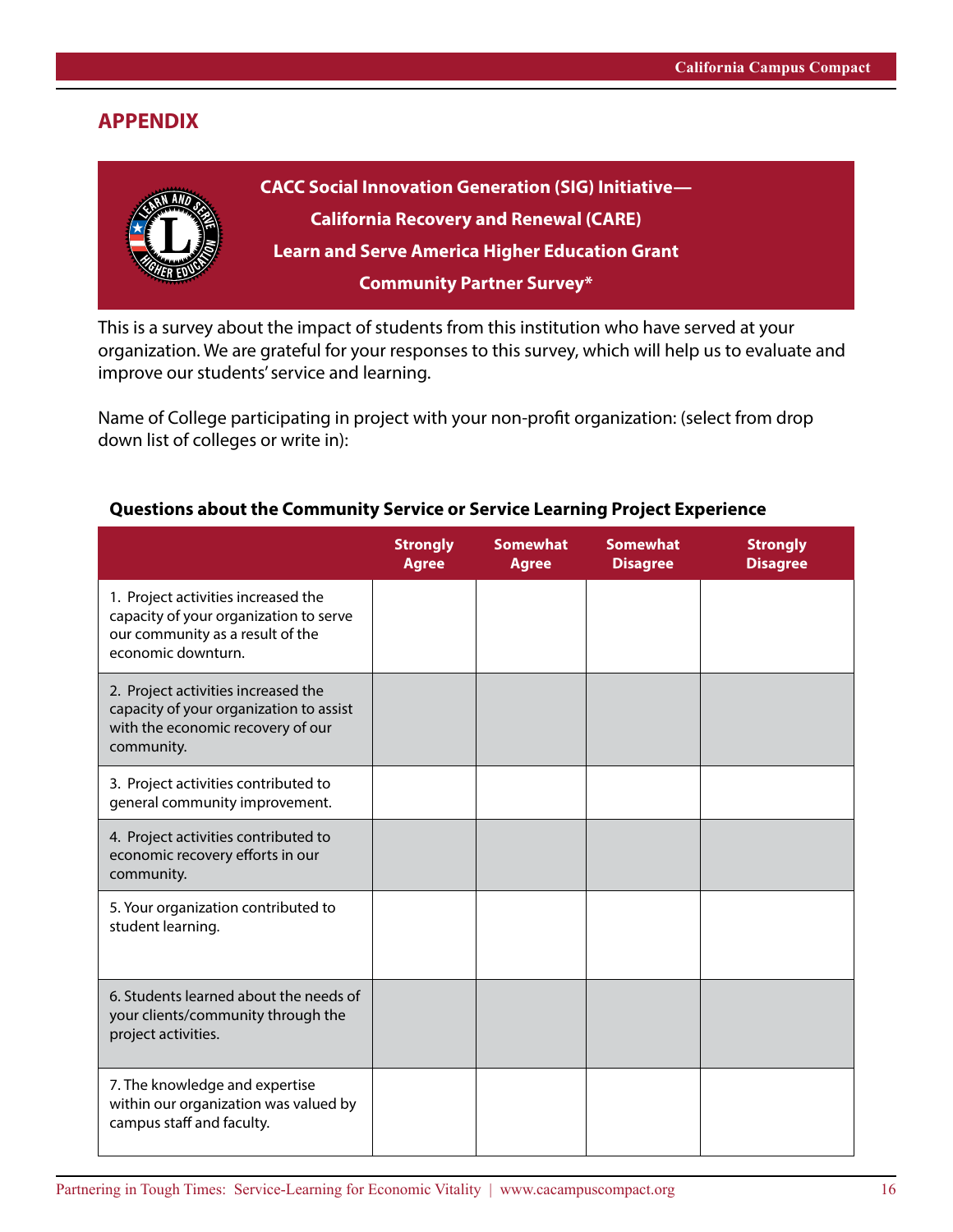|                                                                                                                                                      | <b>Strongly</b><br><b>Agree</b> | <b>Somewhat</b><br><b>Agree</b> | <b>Somewhat</b><br><b>Disagree</b> | <b>Strongly</b><br><b>Disagree</b> |
|------------------------------------------------------------------------------------------------------------------------------------------------------|---------------------------------|---------------------------------|------------------------------------|------------------------------------|
| 8. Your organization would be willing<br>to participate again in another<br>community/campus partnership.                                            |                                 |                                 |                                    |                                    |
| 9. How many students from<br>this college have served in your<br>organization since September 2009?                                                  | Number:                         |                                 |                                    |                                    |
| 10. These college students increased<br>the capacity of your organization to<br>serve our community's needs as a<br>result of the economic downturn. |                                 |                                 |                                    |                                    |
| 11a. If the college students did<br>increase your capacity to meet<br>community needs, please describe<br>how they did so                            |                                 |                                 |                                    |                                    |
| 11b. If the college students did<br>not increase your capacity to meet<br>community needs, why not?                                                  |                                 |                                 |                                    |                                    |
| 12. In general, the college students<br>provided valuable services to your<br>constituents, clients, or students                                     |                                 |                                 |                                    |                                    |
| 13a. If the college students did provide<br>valuable services, please describe how<br>they did so.                                                   |                                 |                                 |                                    |                                    |
| 13b. If the college students did not<br>provide valuable services, why not?                                                                          |                                 |                                 |                                    |                                    |
| 14. The college students' service at<br>your organization was mostly:                                                                                | For a college<br>class          | Not for a<br>class              | Not sure                           |                                    |
| 15. Each college student typically<br>served at your organization since<br>September 2009:                                                           | Once                            | 2-3 times                       | 4-10 times                         | More than 10                       |

#### **16. Your organization is**:

- a. A government program or agency
- b. A K-12 school or college
- c. A nonprofit organization without a faith-based affiliation
- d. A nonprofit organization with a faith-based affiliation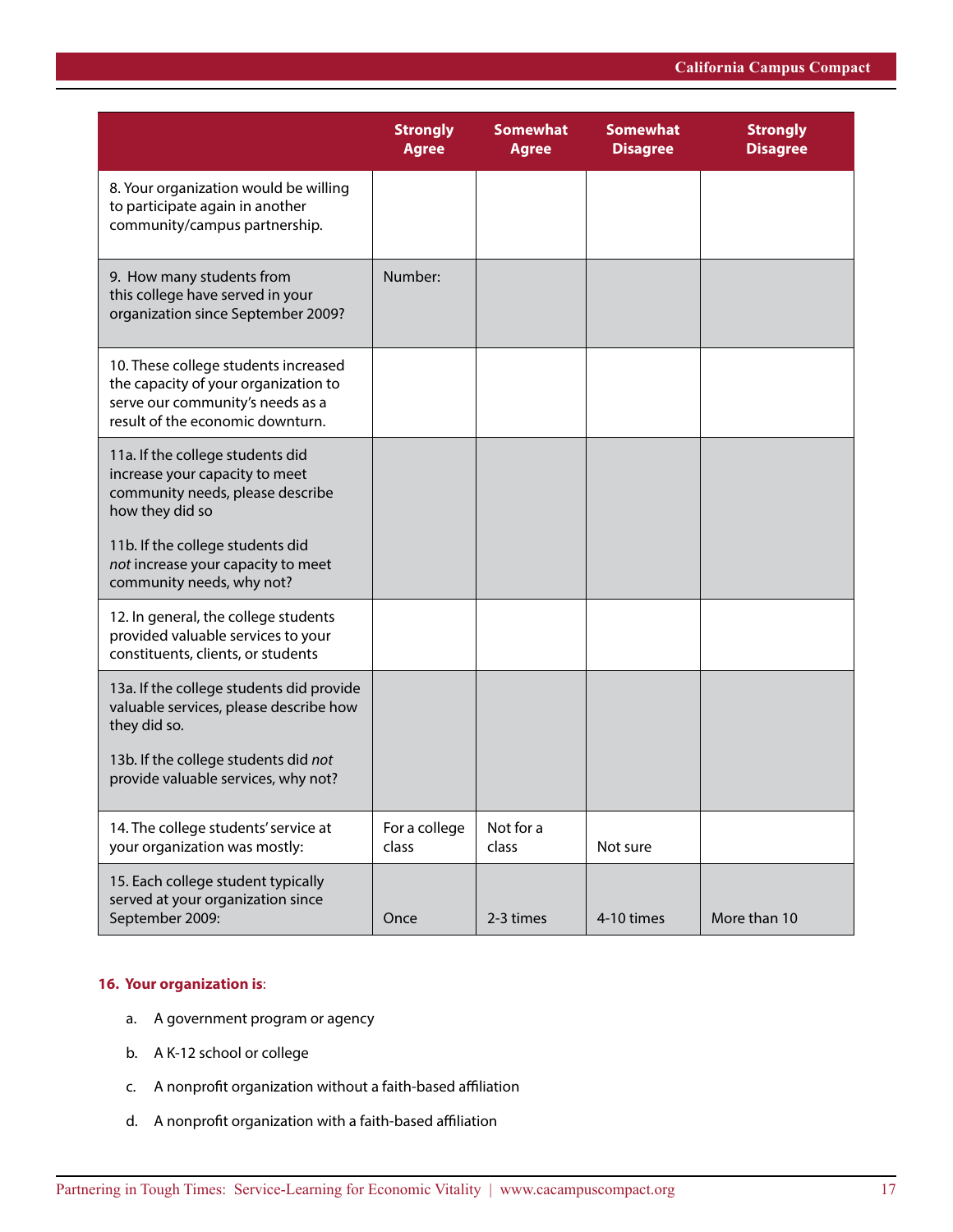#### **17. Your organization size is:**

- a. Small (annual budget under \$50,000)
- b. Medium (annual budget between \$50,000 and \$250,000)
- c. Large (annual budget between \$250,000 and \$1 million)
- d. Very large (annual budget greater than \$1 million)

#### **18. How many constituents, clients, or students do you serve annually?**

#### **19. Which issues do college students who serve at your organization address? Please mark ALL that apply.**

| <b>Issues</b>                     | x |
|-----------------------------------|---|
| <b>Addiction</b>                  |   |
| <b>Animals</b>                    |   |
| <b>Crisis response/assistance</b> |   |
| <b>Cultural Awareness</b>         |   |
| <b>Disabilities</b>               |   |
| <b>Domestic Violence</b>          |   |
| <b>Education/Literacy</b>         |   |
| <b>Environmental</b>              |   |
| <b>Family Asset Building</b>      |   |
| <b>Food/Nutrition/Hunger</b>      |   |
| <b>HIV/AIDS</b>                   |   |
| <b>Healthcare</b>                 |   |
| <b>Homelessness</b>               |   |
| <b>Housing</b>                    |   |

| <b>Issues</b>                    | x |
|----------------------------------|---|
| <b>Immigrant/Refugee</b>         |   |
| <b>Incarcerated Youth/Adults</b> |   |
| <b>Low-Income Assistance</b>     |   |
| <b>Mental Health</b>             |   |
| <b>Music/Performing Arts</b>     |   |
| <b>Parks &amp; Gardens</b>       |   |
| <b>Recreation/Sports/Fitness</b> |   |
| <b>Seniors/Elders</b>            |   |
| <b>Urban Planning</b>            |   |
| <b>Visual Arts</b>               |   |
| <b>Vulnerable Youth</b>          |   |
| <b>Workforce Development</b>     |   |
| <b>Youth Asset Building</b>      |   |

**20. Additional Comments** are welcome

*Acknowledgements: This survey was developed with input from Kirsten Breckinridge, Corporation for National and Community Service; Christine Cress, Portland State University; Peter Levine, Tufts University; Piper McGinley, California Campus Compact; Mary Prentice, New Mexico State University; and Gail Robinson, American Association of Community Colleges*

*\* This survey was online only and is just a replication of the questions that were asked on the online survey.*